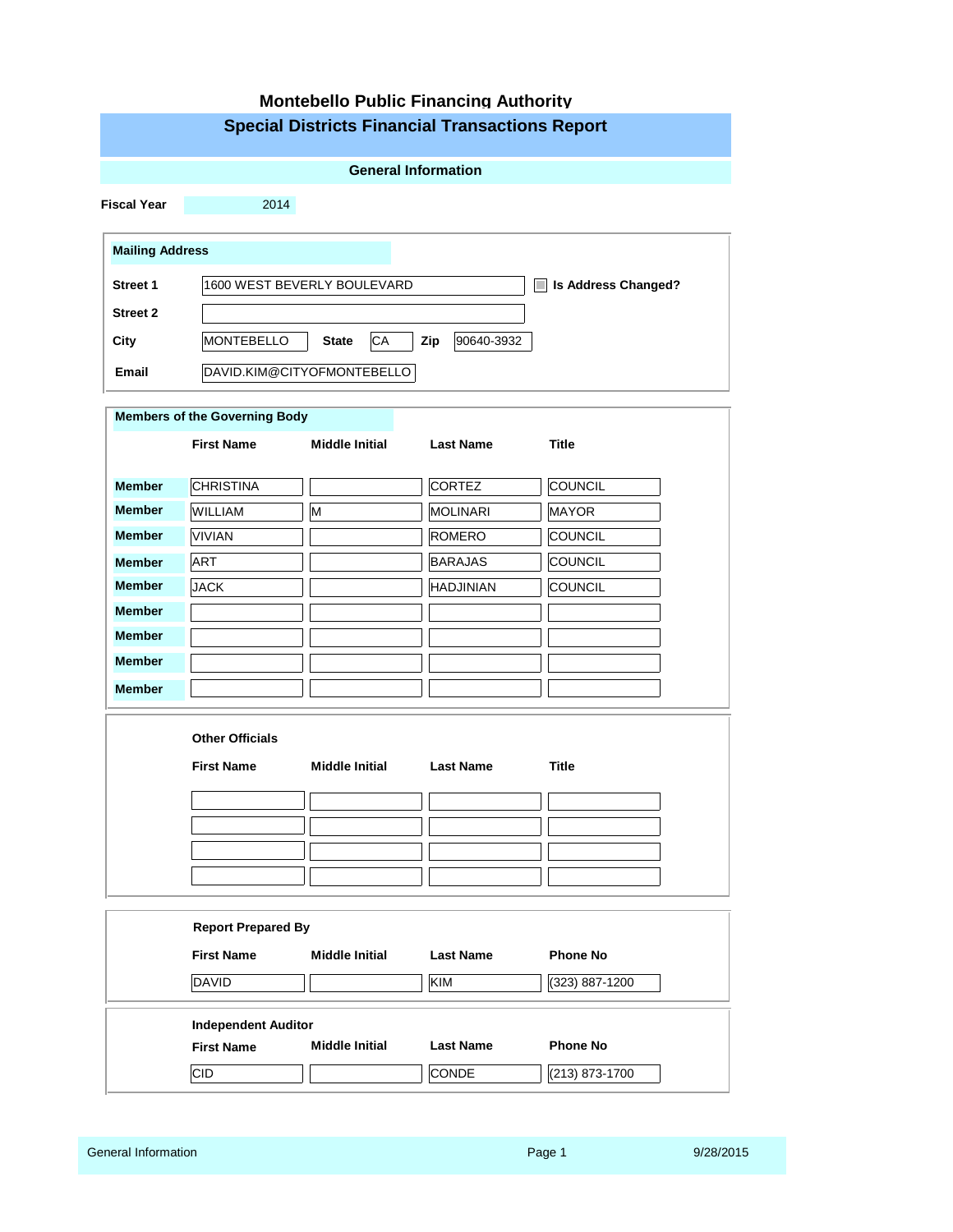|                     | <b>Montebello Public Financing Authority</b><br><b>Special Districts Financial Transactions Report</b>                                                                                                                                                                                                                                                                                   |  |  |  |  |  |  |
|---------------------|------------------------------------------------------------------------------------------------------------------------------------------------------------------------------------------------------------------------------------------------------------------------------------------------------------------------------------------------------------------------------------------|--|--|--|--|--|--|
|                     | <b>Comments for the Special District Report</b>                                                                                                                                                                                                                                                                                                                                          |  |  |  |  |  |  |
| <b>Fiscal Year:</b> | 2014                                                                                                                                                                                                                                                                                                                                                                                     |  |  |  |  |  |  |
| <b>Comment</b>      | MONTEBELLO PUBLIC FINANCING AUTHORITY WAS ESTABLISHED PER<br>A<br>JOINT EXERCISE OF POWERS AGREEMENT, AS OF SEPTEMBER 2,<br>1997 ENTERED INTO BY THE CITY OF MONTEBELLO AND ITS FORMER<br>RDA FOR THE PURPOSE, AMONG OTHERS, OF ISSUING BONDS TO BE<br>USED TO PROVIDE FINANCIAL ASSISTANCE TO ITS MEMBERS. THE<br>ACTIVITIES OF THE AUTHORITY ARE REPORTED IN THE DEBT SERVICE<br>FUND. |  |  |  |  |  |  |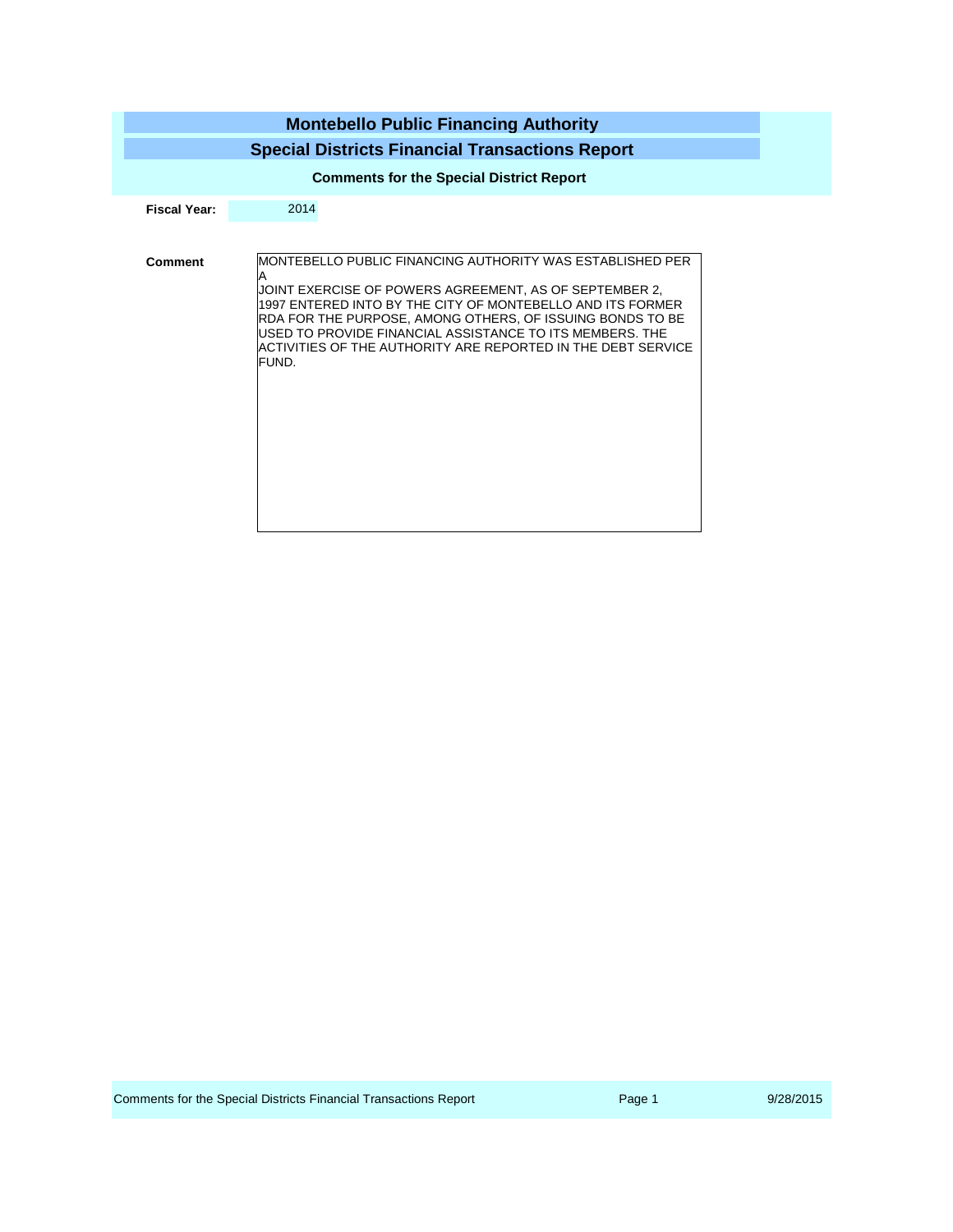### **Montebello Public Financing Authority Special Districts Financial Transactions Report - Non-Enterprise Activity Revenues, Expenditures, Sources and Uses General and Special Revenue Funds Debt Service Funds Capital Projects Funds A B C Fiscal Year** 2014 Non-Enterprise Activity **Taxes and Assessments** Current Secured and UnSecured (1%) Voter Approved Taxes Prior Year Taxes and Assessments Property Assessments Special Assessments (Mello/Roos, Mark/Roos Penalties and Cost on Delinquent Taxes **Licenses, Permits, and Franchises Fines, Forfeits, and Penalties Revenue From Use of Money and Property** Interest Income Rents, Concessions and Royalties **State** Aid for Construction Homeowners Property Tax Relief State Water Project Timber Yield Other State **Federal** Aid for Construction Other Federal **Other Governmental Agencies** Redevelopment Pass-Through Other 1,854,444 **1,854,444 Charges for Current Services Self Insurance Only** Member Contributions Claim Adjustments **Other Revenues Contributions From Property Owners Total Revenues 1.854.444** Financing or Constructing Facilities and Assessments **Salaries and Wages Employee Benefits Services and Supplies Self Insurance Only - Claims Paid Expenditures** \$0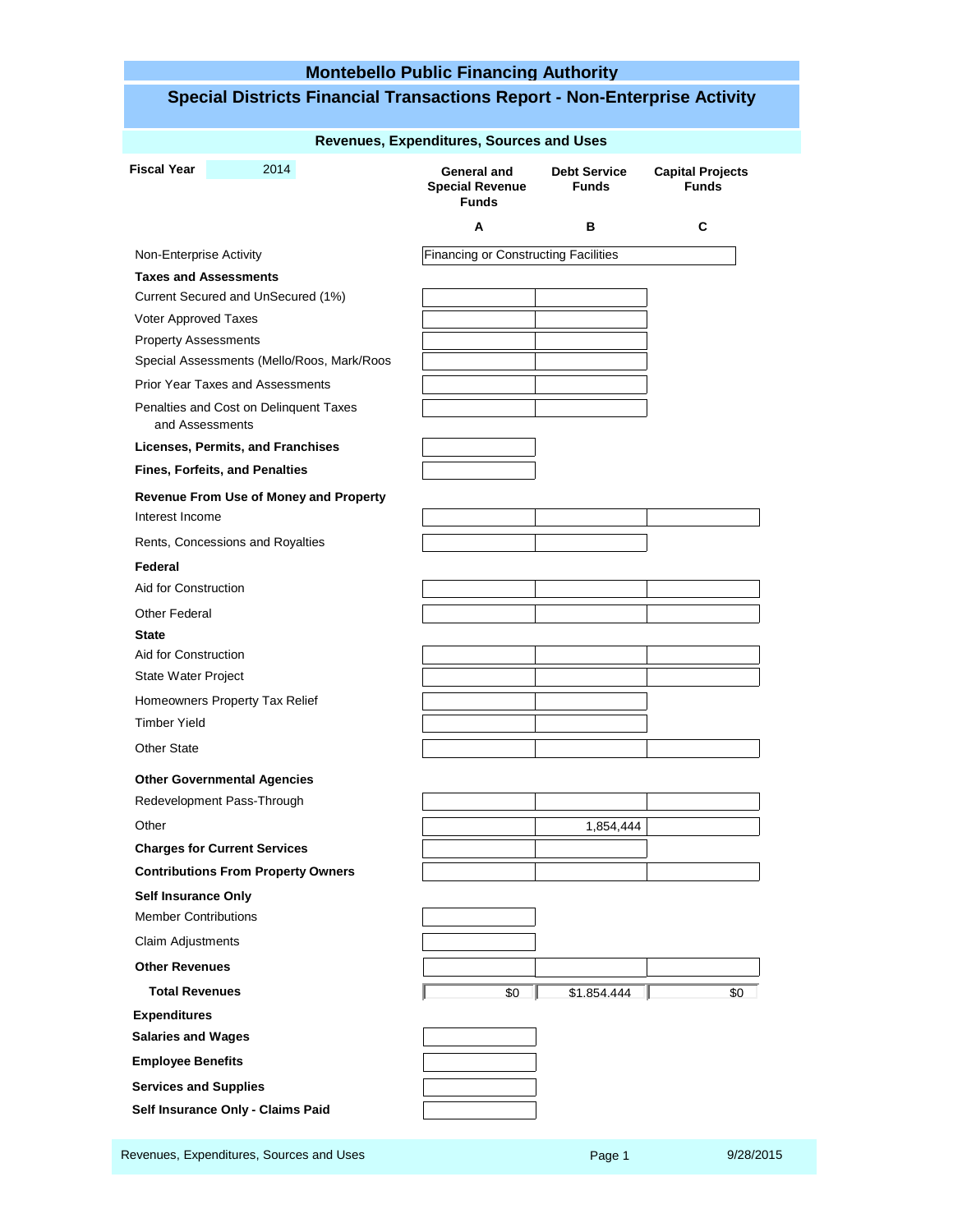## **Montebello Public Financing Authority**

|                                   |                                             | Revenues, Expenditures, Sources and Uses              |                                     |                                         |
|-----------------------------------|---------------------------------------------|-------------------------------------------------------|-------------------------------------|-----------------------------------------|
| <b>Fiscal Year</b>                | 2014                                        | General and<br><b>Special Revenue</b><br><b>Funds</b> | <b>Debt Service</b><br><b>Funds</b> | <b>Capital Projects</b><br><b>Funds</b> |
|                                   |                                             | A                                                     | в                                   | C                                       |
|                                   | <b>Contributions to Outside Agencies</b>    |                                                       |                                     |                                         |
| <b>Debt Service</b>               |                                             |                                                       |                                     |                                         |
| Retirement of Long-Term Debt      |                                             |                                                       | 430,000                             |                                         |
| Interest on Long-Term Debt        |                                             |                                                       | 398,713                             |                                         |
|                                   | Interest on Short-Term Notes and Warrants   |                                                       |                                     |                                         |
| <b>Fixed Assets</b>               |                                             |                                                       |                                     |                                         |
| <b>Other Expenditures</b>         |                                             |                                                       | 169                                 |                                         |
| <b>Total Expenditures</b>         |                                             | \$0                                                   | \$828.882                           | \$0                                     |
|                                   | <b>Revenues Over (Under) Expenditures</b>   | \$0                                                   | \$1.025.562                         | \$0                                     |
| <b>Financing Sources and Uses</b> |                                             |                                                       |                                     |                                         |
| Proceeds of Long-Term Debt        |                                             |                                                       |                                     |                                         |
| Proceeds of Refunding Debt        |                                             |                                                       |                                     |                                         |
|                                   | Payments to Refunded Debt Escrow Agent      |                                                       |                                     |                                         |
|                                   | Inception of Lease Purchase Agreements      |                                                       |                                     |                                         |
| <b>Other Financing Sources</b>    |                                             |                                                       |                                     |                                         |
| Other Financing Uses              |                                             |                                                       |                                     |                                         |
|                                   | Operating Transfers In (Intra-District)     |                                                       |                                     |                                         |
|                                   | Operating Transfers Out (Intra-District)    |                                                       |                                     |                                         |
|                                   | <b>Total Other Financing Sources (Uses)</b> | \$0                                                   | \$0                                 | \$0                                     |
| <b>Expenditures/Uses</b>          | <b>Revenues/Sources Over (Under)</b>        | \$0                                                   | \$1.025.562                         | \$0                                     |
|                                   | Fund Equity, Beginning of Period            | \$0                                                   | \$4.267.017                         | \$0                                     |
| <b>Prior Period Adjustments</b>   |                                             |                                                       | 421,775                             |                                         |
| <b>Residual Equity Transfers</b>  |                                             |                                                       |                                     |                                         |
| Other                             |                                             |                                                       |                                     |                                         |
| Fund Equity, End of Period        |                                             | \$0                                                   | \$5.714.354                         | \$0                                     |

# **Special Districts Financial Transactions Report - Non-Enterprise Activity**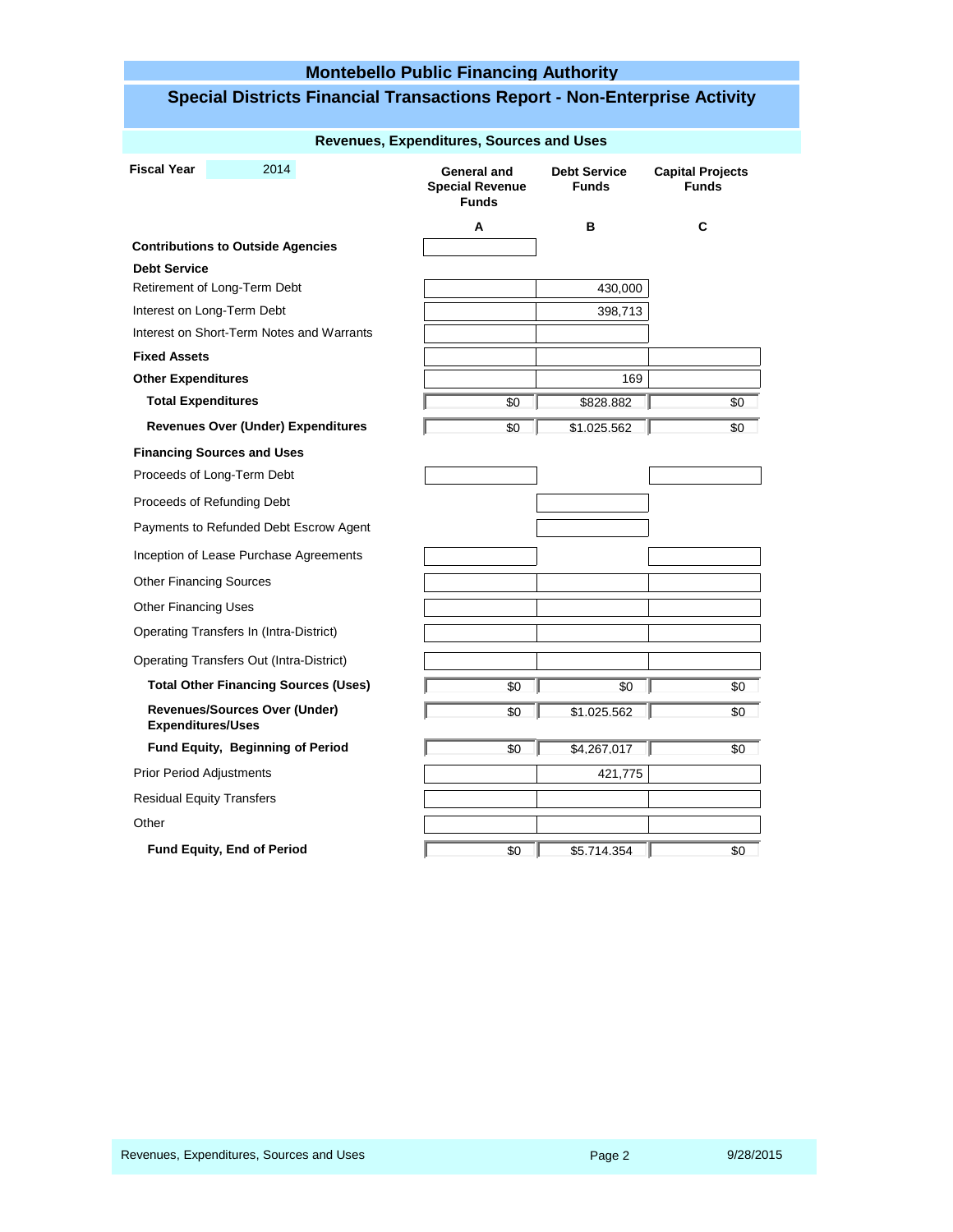| <b>Montebello Public Financing Authority</b>                                                                  |                                                       |                                     |                                         |                         |  |  |  |  |
|---------------------------------------------------------------------------------------------------------------|-------------------------------------------------------|-------------------------------------|-----------------------------------------|-------------------------|--|--|--|--|
| <b>Special Districts Financial Transactions Report</b><br><b>Consolidation of Fund Equities and Transfers</b> |                                                       |                                     |                                         |                         |  |  |  |  |
| <b>Consolidation of Fund Equities and Transfers</b>                                                           |                                                       |                                     |                                         |                         |  |  |  |  |
| <b>Fiscal Year</b><br>2014                                                                                    | General and<br><b>Special Revenue</b><br><b>Funds</b> | <b>Debt Service</b><br><b>Funds</b> | <b>Capital Projects</b><br><b>Funds</b> | <b>Enterprise Funds</b> |  |  |  |  |
| <b>Consolidation of Fund Equities</b>                                                                         |                                                       |                                     |                                         |                         |  |  |  |  |
| <b>Non-Enterprise Activities</b>                                                                              | \$0                                                   | \$5.714.354                         | \$0                                     |                         |  |  |  |  |
| <b>Enterprise Fund Equities</b>                                                                               |                                                       |                                     |                                         |                         |  |  |  |  |
| Airport                                                                                                       |                                                       |                                     |                                         | \$0                     |  |  |  |  |
| Electric                                                                                                      |                                                       |                                     |                                         | \$0                     |  |  |  |  |
| Harbor and Port                                                                                               |                                                       |                                     |                                         | \$0                     |  |  |  |  |
| Hospital                                                                                                      |                                                       |                                     |                                         | \$0                     |  |  |  |  |
| <b>Waste Disposal</b>                                                                                         |                                                       |                                     |                                         | \$0                     |  |  |  |  |
| Water                                                                                                         |                                                       |                                     |                                         | \$0                     |  |  |  |  |
| <b>Total Ending Fund Equities</b>                                                                             | \$0                                                   | \$5.714.354                         | \$0                                     | \$0                     |  |  |  |  |
|                                                                                                               |                                                       | <b>Transfers In</b>                 | <b>Transfers Out</b>                    | <b>Net</b>              |  |  |  |  |
|                                                                                                               |                                                       | A                                   | в                                       | C                       |  |  |  |  |
| <b>Consolidation of Transfers In and Transfer Out</b>                                                         |                                                       |                                     |                                         |                         |  |  |  |  |
| General and Special Revenue Funds                                                                             |                                                       | \$0                                 | \$0                                     |                         |  |  |  |  |
| <b>Debt Service Funds</b>                                                                                     |                                                       | \$0                                 | \$0                                     |                         |  |  |  |  |
| <b>Capital Projects Funds</b>                                                                                 |                                                       | \$0                                 | \$0                                     |                         |  |  |  |  |
| <b>Enterprise Activities</b>                                                                                  |                                                       |                                     |                                         |                         |  |  |  |  |
| Airport                                                                                                       |                                                       | \$0                                 | \$0                                     |                         |  |  |  |  |
| Electric                                                                                                      |                                                       | \$0                                 | \$0                                     |                         |  |  |  |  |
| Harbor and Port                                                                                               |                                                       | \$0                                 | \$0                                     |                         |  |  |  |  |
| <b>Waste Disposal</b>                                                                                         | \$0                                                   |                                     |                                         |                         |  |  |  |  |
| Water                                                                                                         |                                                       | \$0                                 | \$0                                     |                         |  |  |  |  |
| <b>Total</b>                                                                                                  |                                                       | \$0                                 | \$0                                     | \$0                     |  |  |  |  |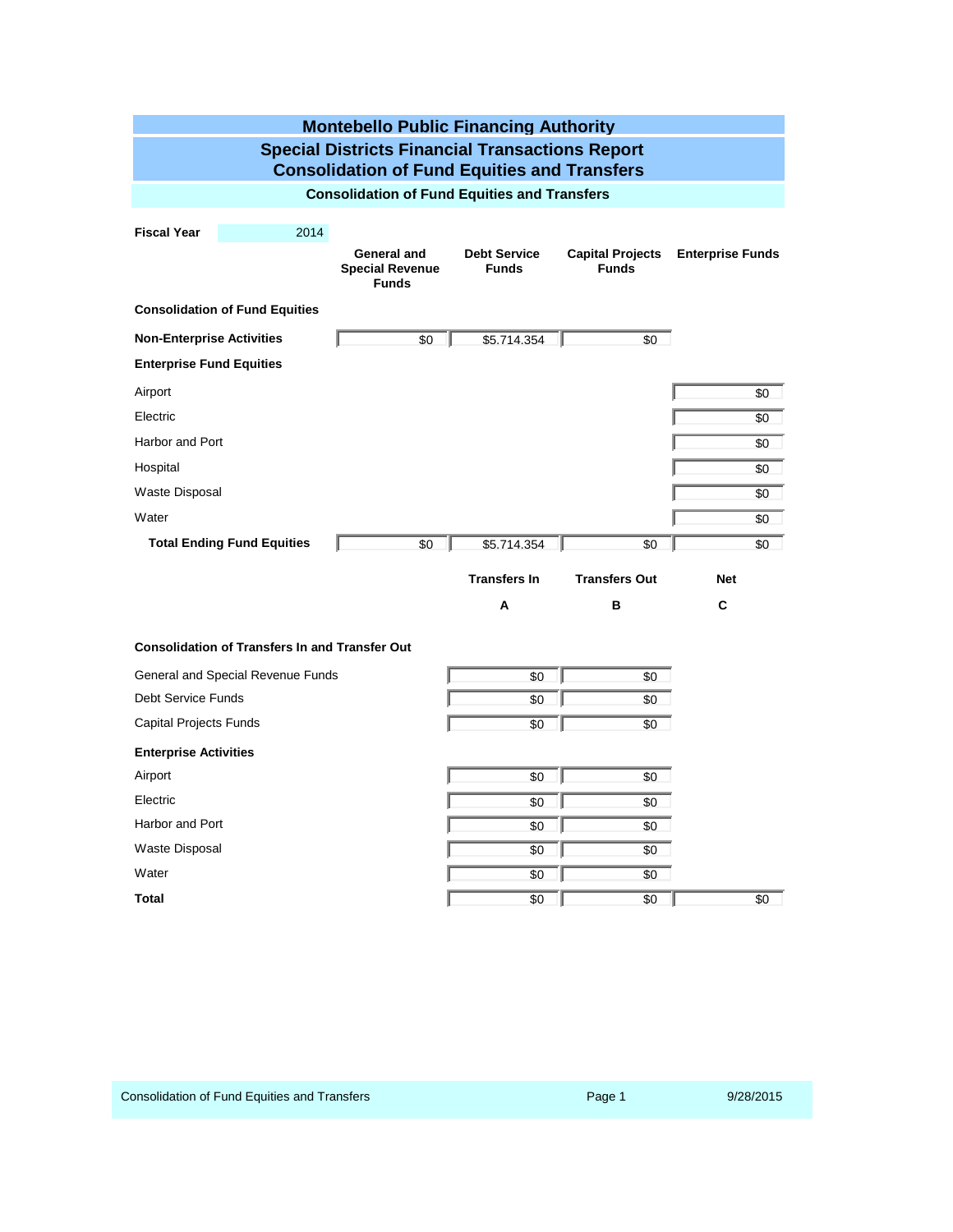## **Montebello Public Financing Authority Special Districts Financial Transactions Report - Long-Term Debt**

#### **General Obligation Bonds, Revenue Bonds, Certificates of Participation and Other**

| <b>Fiscal Year</b>                                    | 2014                                         |                                             |                           |  |  |
|-------------------------------------------------------|----------------------------------------------|---------------------------------------------|---------------------------|--|--|
|                                                       | District-wide or Improvement District/Zone   |                                             | Improvement District/Zone |  |  |
|                                                       | Improvement/Zone (If Applicable)             |                                             |                           |  |  |
| Type of Debt                                          |                                              | Revenue Bonds                               |                           |  |  |
| Activity                                              |                                              | <b>Financing or Constructing Facilities</b> |                           |  |  |
| Purpose of Issue                                      |                                              | <b>HOTEL FACILITY</b>                       |                           |  |  |
| Nature of Revenue Pledged                             |                                              | REVENUE FROM HOTEL OPERATION                |                           |  |  |
| Percent of Pledge                                     |                                              |                                             | 100.00                    |  |  |
| Year of Authorization                                 |                                              |                                             | 2004                      |  |  |
| <b>Principal Amount Authorized</b>                    |                                              |                                             | 17,060,000                |  |  |
| <b>Principal Amount Issued</b>                        | 170,600                                      |                                             |                           |  |  |
| <b>Beginning Maturity Date</b>                        |                                              |                                             | 2004                      |  |  |
| <b>Ending Maturity Date</b>                           |                                              | 2034                                        |                           |  |  |
| Principal Amount Unmatured, Beginning of Fiscal Year  | \$14,800,000                                 |                                             |                           |  |  |
|                                                       | Adjustments - Increase (Decrease)            |                                             |                           |  |  |
|                                                       | Principal Amount Issued During Fiscal Year   |                                             |                           |  |  |
|                                                       | Principal Amount Matured During Fiscal Year  |                                             | 430,000                   |  |  |
|                                                       | Principal Amount Defeased During Fiscal Year |                                             |                           |  |  |
| <b>Principal Amount Unmatured, End of Fiscal Year</b> | \$14,370,000                                 |                                             |                           |  |  |
| Principal Amount in Default, End of Fiscal Year       |                                              |                                             |                           |  |  |
| Interest in Default, End of Fiscal Year               |                                              |                                             |                           |  |  |
| Amount Held in Bond Reserve                           |                                              |                                             |                           |  |  |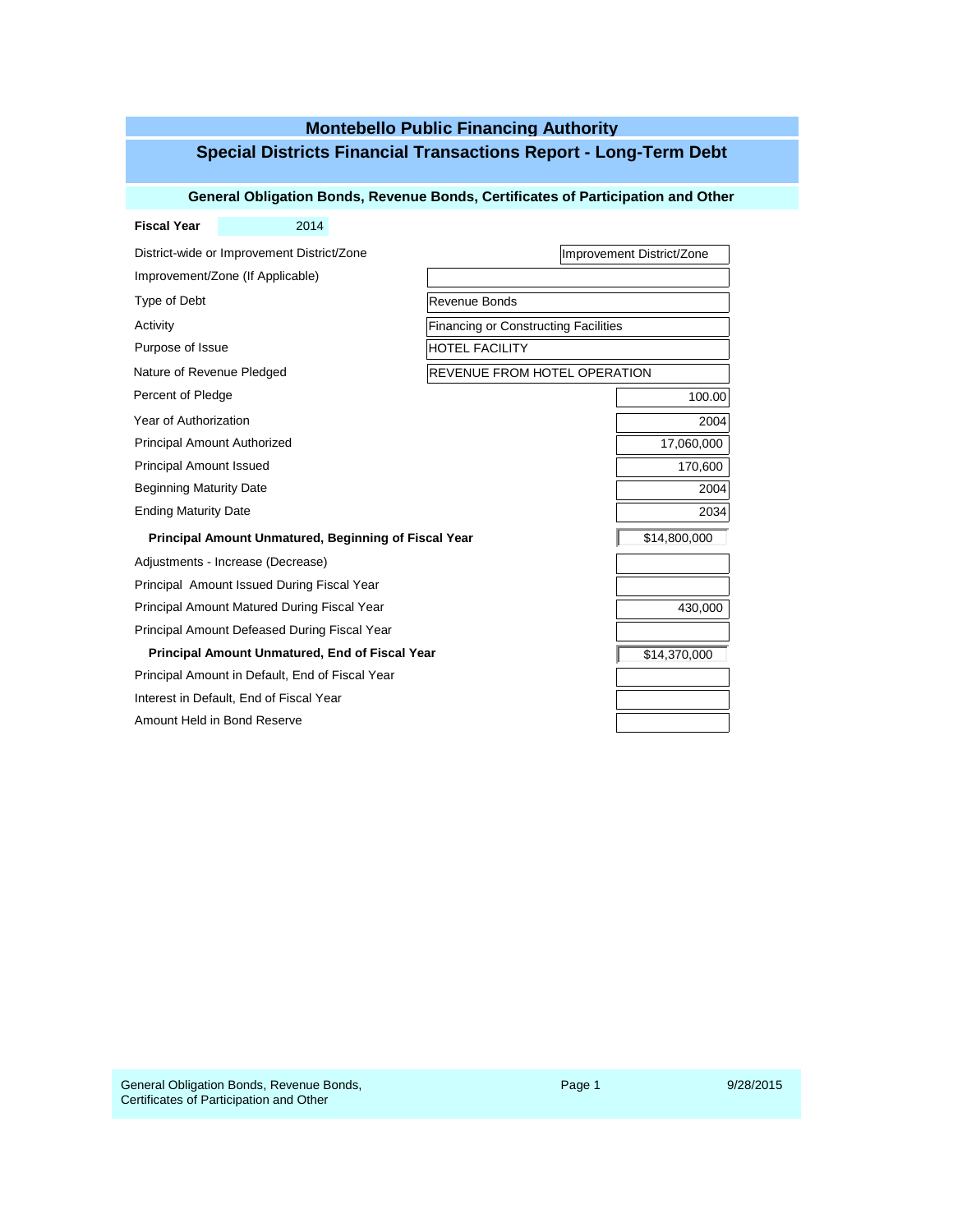|                                   |                                        |                                                                                     |                                               | <b>Montebello Public Financing Authority</b> |                                   |                                          |                                     |                                    |
|-----------------------------------|----------------------------------------|-------------------------------------------------------------------------------------|-----------------------------------------------|----------------------------------------------|-----------------------------------|------------------------------------------|-------------------------------------|------------------------------------|
|                                   |                                        | <b>Special Districts Financial Transactions Report - Consolidated Balance Sheet</b> |                                               |                                              |                                   |                                          |                                     |                                    |
|                                   |                                        |                                                                                     |                                               |                                              |                                   |                                          |                                     |                                    |
|                                   |                                        |                                                                                     |                                               | <b>Assets</b>                                |                                   |                                          |                                     |                                    |
| <b>Fiscal Year</b>                | 2014                                   | General and<br><b>Special</b><br><b>Revenue Funds</b>                               | <b>Debt</b><br><b>Service</b><br><b>Funds</b> | Capital<br>Projects<br><b>Funds</b>          | <b>Enterprise</b><br><b>Funds</b> | General<br><b>Fixed</b><br><b>Assets</b> | General<br>Long-Term<br><b>Debt</b> | <b>Total</b><br>Memorandum<br>Only |
| <b>Assets</b>                     |                                        |                                                                                     |                                               |                                              |                                   |                                          |                                     |                                    |
| Cash and Cash Equivalents         |                                        |                                                                                     | 5,367,930                                     |                                              |                                   |                                          |                                     | \$5.367.930                        |
| Taxes Receivable                  |                                        |                                                                                     |                                               |                                              |                                   |                                          |                                     | \$0                                |
| Interest Receivable               |                                        |                                                                                     |                                               |                                              |                                   |                                          |                                     | \$0                                |
| <b>Accounts Receivable</b>        |                                        |                                                                                     | 346,449                                       |                                              |                                   |                                          |                                     | \$346.449                          |
|                                   | Loans, Notes, and Contracts Receivable |                                                                                     |                                               |                                              |                                   |                                          |                                     | \$0                                |
| Due from Other Funds              |                                        |                                                                                     |                                               |                                              |                                   |                                          |                                     | \$0                                |
|                                   | Inventory of Materials and Supplies    |                                                                                     |                                               |                                              |                                   |                                          |                                     | \$0                                |
| <b>Other Current Assets</b>       |                                        |                                                                                     |                                               |                                              |                                   |                                          |                                     |                                    |
| Lease Payments Receivable         |                                        |                                                                                     |                                               |                                              |                                   |                                          |                                     |                                    |
| <b>Unearned Finance Charges</b>   |                                        |                                                                                     |                                               |                                              |                                   |                                          |                                     |                                    |
| Investments                       |                                        |                                                                                     |                                               |                                              |                                   |                                          |                                     | $\overline{30}$                    |
| <b>Restricted Assets</b>          |                                        |                                                                                     |                                               |                                              |                                   |                                          |                                     |                                    |
| Deferred Charges                  |                                        |                                                                                     |                                               |                                              |                                   |                                          |                                     |                                    |
|                                   | Unamortized Discount on Long-Term Debt |                                                                                     |                                               |                                              |                                   |                                          |                                     |                                    |
| <b>Other Assets</b>               |                                        |                                                                                     |                                               |                                              |                                   |                                          |                                     | $\overline{30}$                    |
| <b>Fixed Assets</b>               |                                        |                                                                                     |                                               |                                              |                                   |                                          |                                     |                                    |
| Land                              |                                        |                                                                                     |                                               |                                              |                                   |                                          |                                     | $\overline{30}$                    |
| <b>Buildings and Improvements</b> |                                        |                                                                                     |                                               |                                              |                                   |                                          |                                     | $\overline{30}$                    |
| Equipment                         |                                        |                                                                                     |                                               |                                              |                                   |                                          |                                     | \$0                                |
| <b>Construction in Progress</b>   |                                        |                                                                                     |                                               |                                              |                                   |                                          |                                     | $\overline{30}$                    |
| <b>Total Fixed Assets</b>         |                                        |                                                                                     |                                               |                                              | $\overline{30}$                   | $\overline{30}$                          |                                     | \$0                                |
| <b>Accumulated Depreciation</b>   |                                        |                                                                                     |                                               |                                              |                                   |                                          |                                     | $\overline{30}$                    |
| <b>Net Fixed Assets</b>           |                                        |                                                                                     |                                               |                                              | \$0                               | \$0                                      |                                     | \$0                                |
| <b>Other Debits</b>               | Amount Available in Debt Service Funds |                                                                                     |                                               |                                              |                                   |                                          | 14,370,000                          | \$14.370.000                       |
| Amount to be Provided             |                                        |                                                                                     |                                               |                                              |                                   |                                          |                                     |                                    |
| <b>Total Assets</b>               |                                        | $\overline{30}$                                                                     | \$5.714.379                                   | $\overline{30}$                              | $\overline{30}$                   | \$0                                      | \$14.370.000                        | \$20.084.379                       |